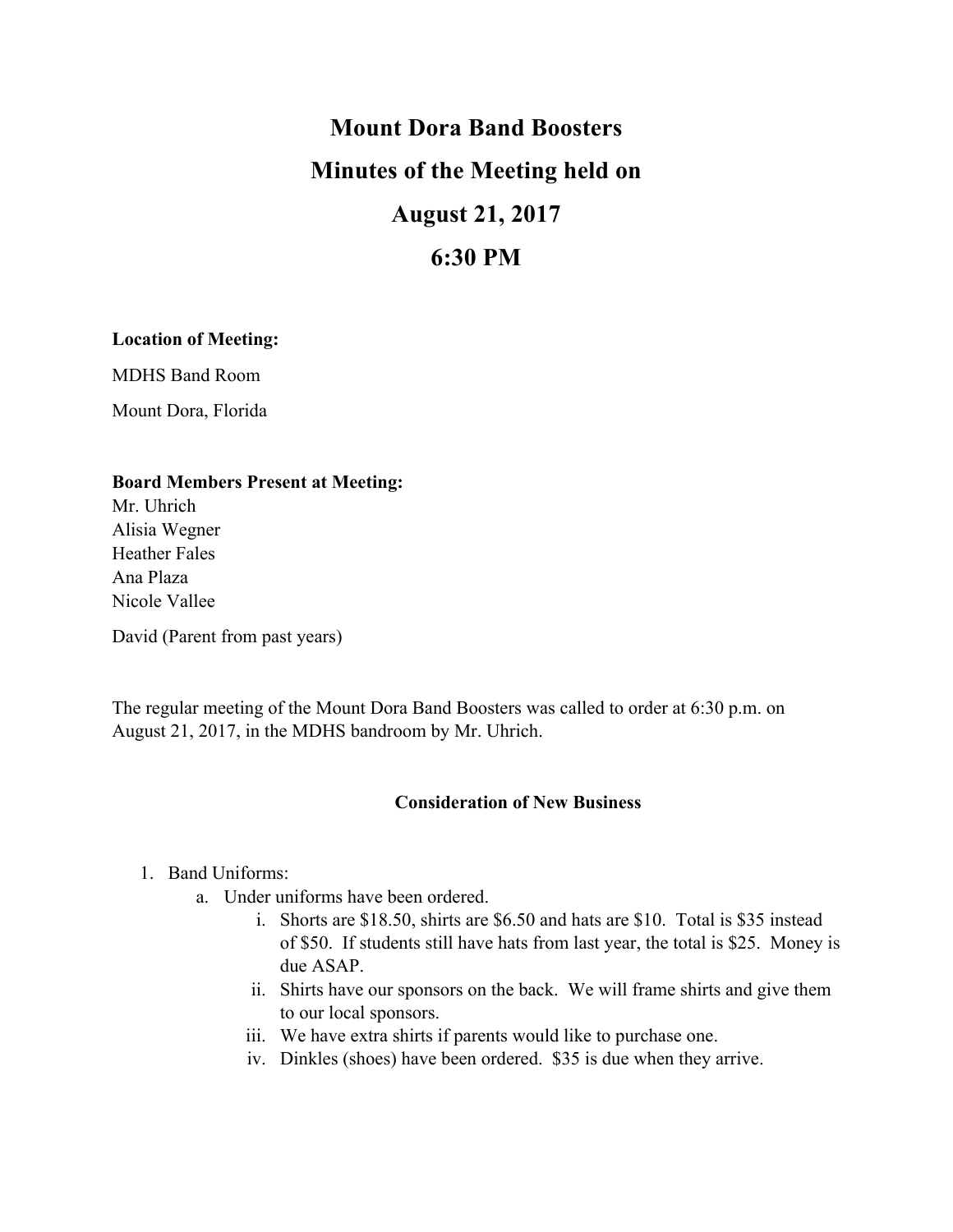- 2. Concessions:
	- a. We are in need of a new grill for the Home side of the field. We are talking with Ace Hardware and they are considering donating 2 griddles to us.
	- b. We will be doing student concession preorders for students on Tuesdays before practice. Students need to have exact amount in order to preorder. A copy of order form will be sent to parents so they will know the amount and options.
	- c. We will also be increasing the price of the items that are sold in the concessions.
- 3. Parent Meetings:
	- a. Our first Band Booster (Parent Meeting) meeting will be today 7pm in the auditorium.
	- b. Parents can check MountDoraBands.com for dates on the Calendar. Parents can also look at the sight to see individual class lessons.
	- c. Charms. Check out the sight. School code: MDHSBand Password: Student ID number.
- 4. Volunteer opportunities:
	- a. We still need parent volunteers for concessions.
	- b. We need parents to help build props for the show. Email Mr. Uhrich if you can help.
	- c. Ocala Marching Festival and MPA
	- d. Jazz Festivals hosted at MDHS
- 5. Football Games and Performances:
	- a. We will be attending all home games. Mr. Uhrich will release "call time" to students. Usually 4:30 or 5pm for home games.
	- b. We will attend one away football game in Ocala.
	- c. We will attend the Ocala Marching Festival and MPA. Volunteers and 2 busses will be needed.
- 6. Recording Equipment
	- a. We are getting pricing on recording equipment.
	- b. This will make it possible for us to record our concerts and MPA and sell the CDs to parents and family members.
	- c. We can also use this equipment to record at the Jazz MPA hosted at our school.
- 7. Upcoming Fundraising Opportunities:
	- a. Walkathon
	- b. Chickfla Calenders
	- c. Candy Bar Sells
	- d. Cookie Dough

**There being no further business, the motion to Adjourn the Meeting was made by Mr. Uhrich, seconded by Nicole Vallee.**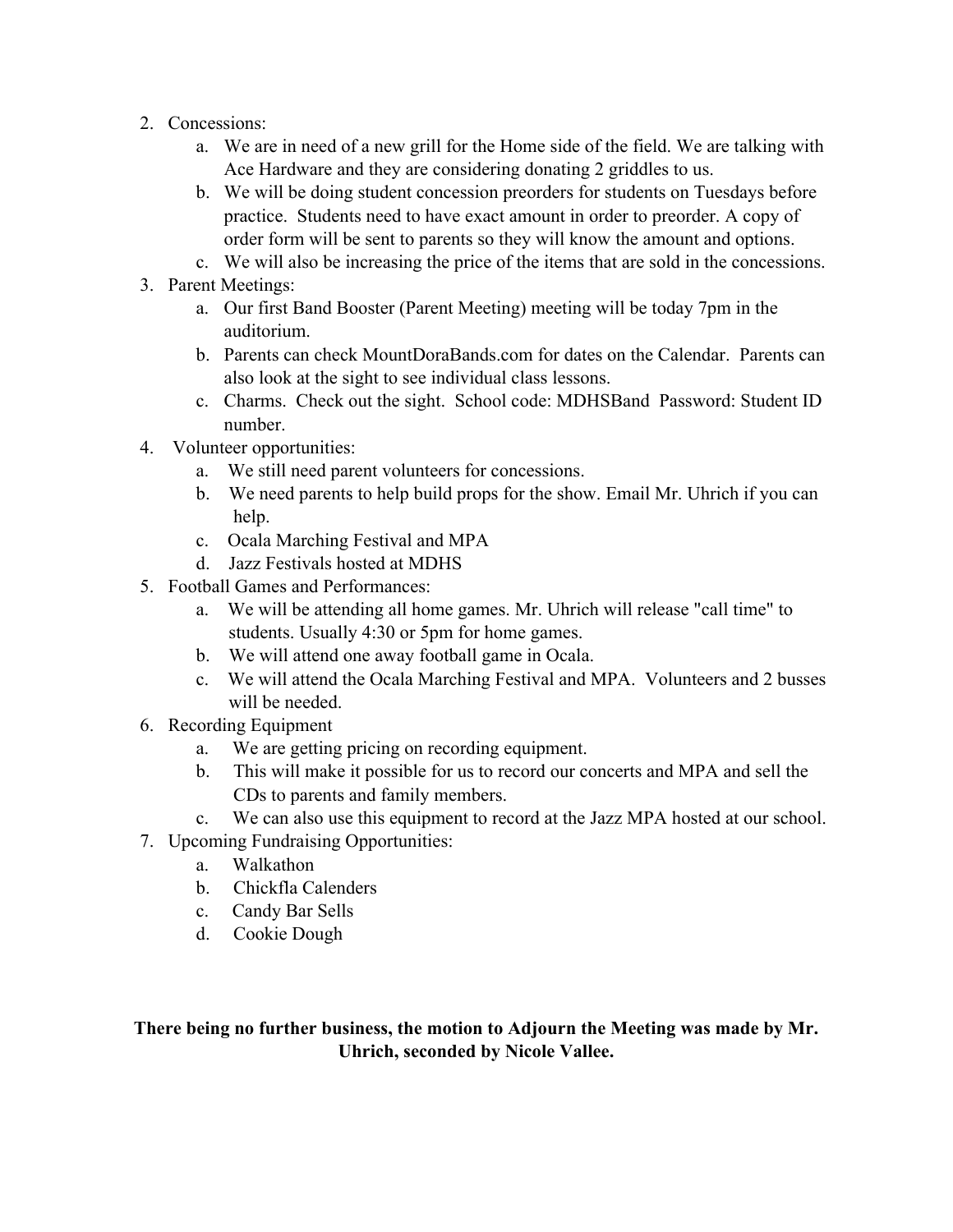# **Mount Dora Band Meeting Minutes of the Meeting held on October 30, 20017 6:00 PM**

## **Location of Meeting:**

MDHS Band Room

Mount Dora, Florida

## **Board Members Present at Meeting:**

Mr. Uhrich Adam Ziniewicz Alisia Wegner Heather Fales Ana Plaza

Nicole Vallee

### **Also Present:**

Kim Varnadore, Parent, Volunteer Committee Chair

The meeting of the Mount Dora Band was called to order at 6:06 p.m. on October 30, 2017, in the MDHS bandroom by Mr. Uhrich.

### **News For Parents**

- 1. New Equipment:
	- a. We have bought a new xylophone, 4 concert/jazz tubas, and 1 bass trombone.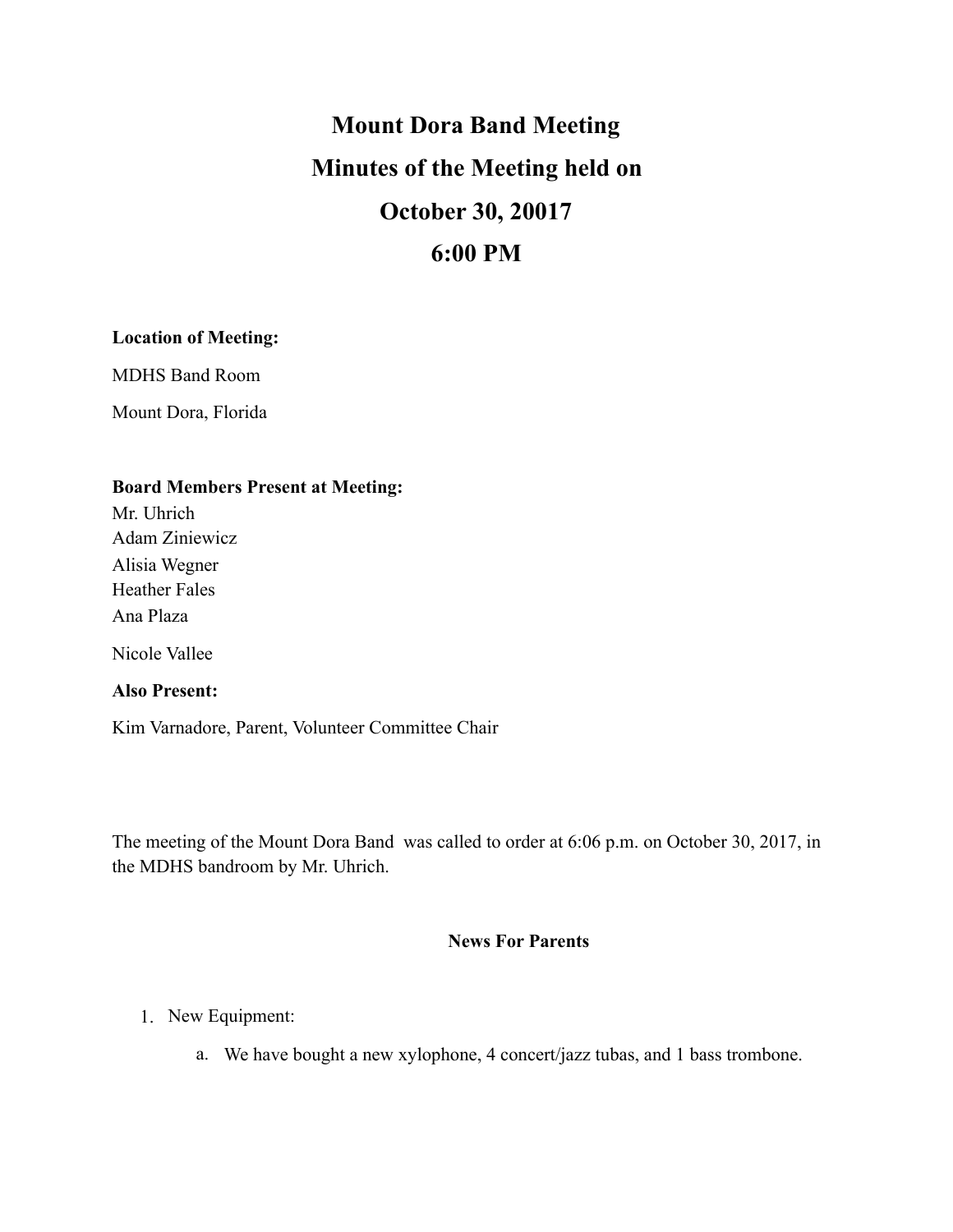- b. We are still in need of several new instruments due to upcoming middle school students.
- c. We are wanting to purchase recording equipment. This will help us to archive our music and sell CDs to the public.
- 2. Fund Raising:
	- a. We are in need of a fund raising committee.
	- b. The Chickfla calendar fund raising has ended.
	- c. We are currently selling boxes of chocolate bars.
	- d. Hoodie sales will began soon.
- 3. Upcoming Dates:
	- a. Marching MPA November 4th.
	- b. Chamber of Commerce Christmas Walk (selected groups) December 1st
	- c. Christmas Parade December 2nd
	- d. Winter Concert December 11th at 7pm. We need help with lights, hot chocolate and cookies.
	- e. Concert at Triangle Elem. (selected students) December 13th.
	- f. Jazz MPA February 14-15
- 4. Miscellaneous
	- a. We are in need of a Uniform Coordinator for 2018-2019 school year
	- b. Opening a GoFundMe band account
	- c. Selling 50/50 raffle at concerts and Jazz MPA
	- d. Promo video for upcoming middle school students
	- a. Ocala call time is 9:30am and performing at 2:30pm
	- b. Sell chocolate bars at Jazz MPA

**There being no further business, the motion to Adjourn the Meeting was made by Mr. Uhrich, seconded by Nicole Vallee at 6:59pm.**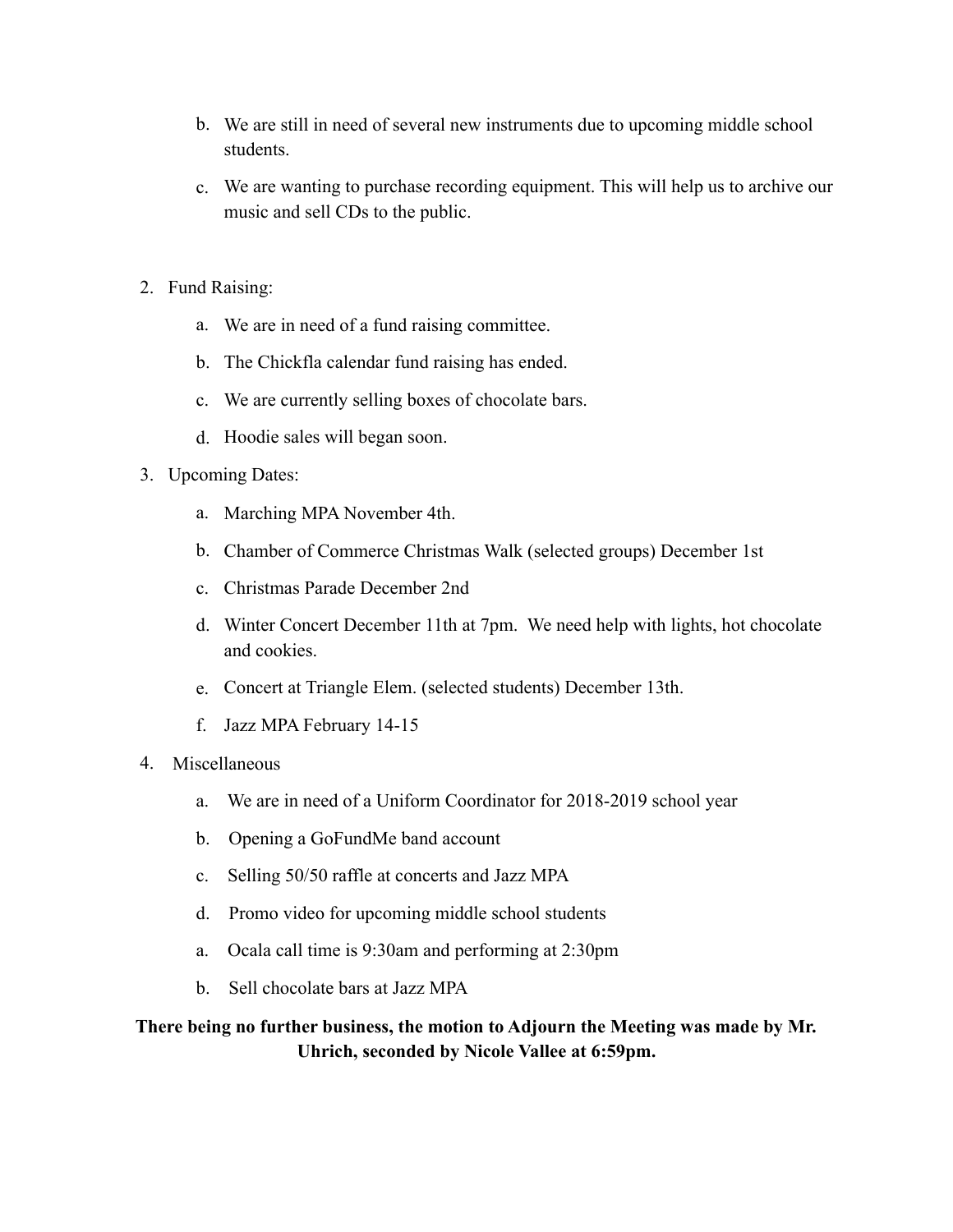# **Mount Dora Band Parent Meeting Minutes of the Meeting held on April 2, 2018 6:30 PM**

**Location of Meeting:** MDHS Band Room Mount Dora, Florida

#### **Board Members Present at Meeting:**

Mr. Uhrich Adam Ziniewicz Heather Fales Alisia Wegner Nicole Vallee

The regular meeting of the Mount Dora Band Boosters was called to order at 6:33 p.m. on April <sup>2nd</sup>, 2018, by Mr. Uhrich.

#### **1. Upcoming Dates and info:**

- a. April 3rd All Districts Jazz Tryouts
- b. April  $7<sup>th</sup>$  Concert MPA at Lake Minneola High School. Call time 1pm at MDHS. Students will warm up at 4:15 and play at 4:45pm. They will be back by 6:15. EAT BEFORE YOU ARRIVE
- c. April 10<sup>th</sup> Hollywood Studios Disney trip. Chaperones will need to drive separate. Leaving school at 8am and leaving at 7pm. We will use the buddy system and check in with chaperones. Students need to bring money for the trip for food and drinks. \$20 at least.
- d. April 16<sup>th</sup> Freshman Expo. Color Guard and Percussion will attend
- e. April 19<sup>th</sup> (date change) Band Spring Concert at 6pm in the courtyard. Bring a chair.
- f. Band Banquet. Still looking for a venue.
- g. May 1<sup>st</sup> Parent Meeting. New Booster Board will be chosen.
- h. May 14<sup>th</sup> Spring football game at South Lake HS
- i. July 30-Aug  $6^{th}$  Band Camp 2018!!

#### **The next Band Parents Meeting will be held on Monday, May 1st, at 6:30 pm in the MDHS Band Room.**

Motion to adjourn the meeting made by Mr. Uhrich, seconded by Nicole Vallee at 7:16pm.